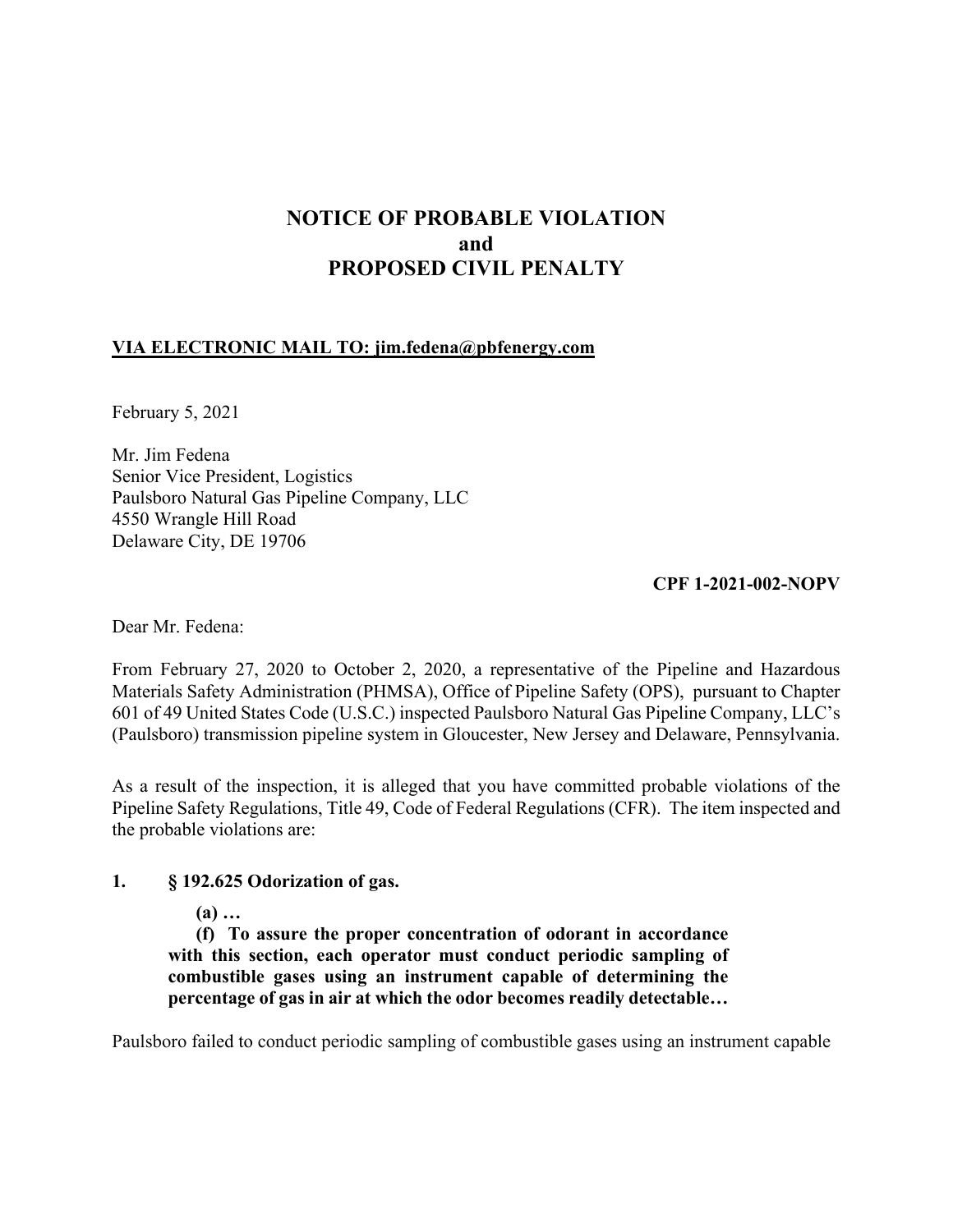of determining the percentage of gas in air at which the odor becomes readily detectable.

During the inspection, the PHMSA inspector reviewed Paulsboro's form F-192.625, dated 10- 2015. The form indicated that gas odorant levels shall be verified by sniff and/or laboratory analysis. Upon request for records of instrumented periodic sampling between 2017 and 2020 for its odorized, primarily class 3 transmission pipeline, Paulsboro failed to provide any records of such tests being performed, and/or the interval at which it was performed.

Therefore, Paulsboro failed to conduct periodic sampling of combustible gases using an instrument capable of determining the percentage of gas in air at which the odor becomes readily detectable in accordance with § 192.625(f).

#### **2. § 192.605 Procedural manual for operations, maintenance, and emergencies.**

**(a)** *General.* **Each operator shall prepare and follow for each pipeline, a manual of written procedures for conducting operations and maintenance activities and for emergency response. For transmission lines, the manual must also include procedures for handling abnormal operations. This manual must be reviewed and updated by the operator at intervals not exceeding 15 months, but at least once each calendar year. This manual must be prepared before operations of a pipeline system commence. Appropriate parts of the manual must be kept at locations where operations and maintenance activities are conducted.** 

Paulsboro failed to follow its manual of written procedures for conducting operations and maintenance activities. Specifically, Paulsboro failed to follow its *P-192.481 Atmospheric Corrosion* Procedure, effective date 12/2017 (AC Procedure) by failing to record grading of the atmospheric corrosion condition observed during a 2020 atmospheric corrosion inspection.

During the inspection, the PHMSA inspector reviewed Paulsboro's Atmospheric Corrosion Control Record, F-192.491, for an atmospheric corrosion inspection conducted on 8/10/2020 at the Spectra Junction/Paulsboro, along with Paulsboro's related AC Procedure. The AC Procedure, Section C, stated in part:

The atmospheric corrosion condition of a given site will be visually evaluated and graded for compliance of state and federal regulations. Three grading scales will be utilized to determine the nature and severity of corrosion. The three grades used to determine the atmospheric condition will be Good, Fair, and Poor.

The record reviewed presented no data field entries for the grading of the atmospheric corrosion condition in accordance with the grading scale found in the AC Procedure.

Therefore, Paulsboro failed to follow its AC Procedure, as required by § 192.605(a).

#### Proposed Civil Penalty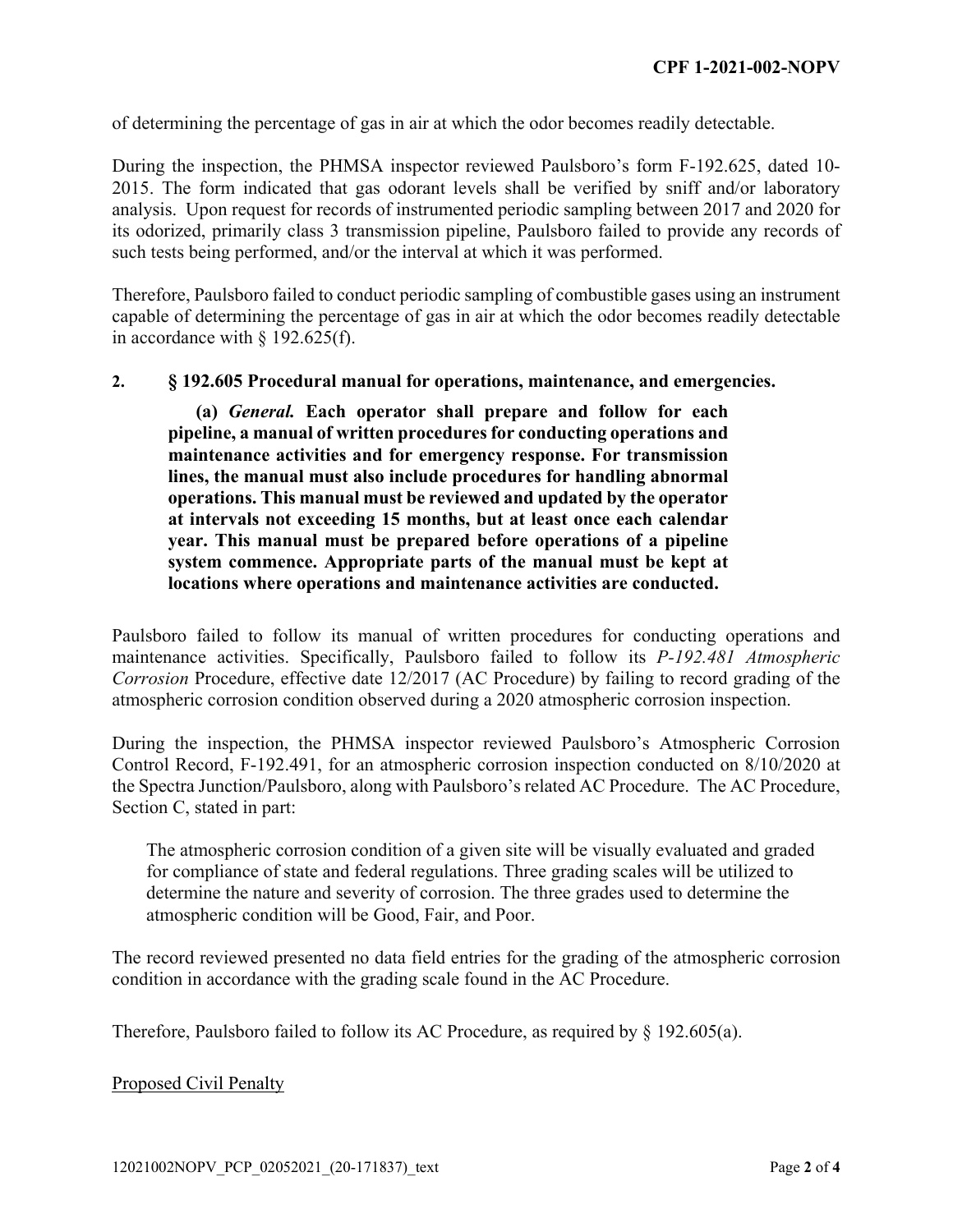Under 49 U.S.C. § 60122 and 49 CFR § 190.223, you are subject to a civil penalty not to exceed \$218,647 per violation per day the violation persists, up to a maximum of \$2,186,465 for a related series of violations. For violation occurring on or after November 27, 2018 and before July 31, 2019, the maximum penalty may not exceed \$213,268 per violation per day, with a maximum penalty not to exceed \$2,132,679. For violation occurring on or after November 2, 2015 and before November 27, 2018, the maximum penalty may not exceed \$209,002 per violation per day, with a maximum penalty not to exceed \$2,090,022. For violations occurring prior to November 2, 2015, the maximum penalty may not exceed \$200,000 per violation per day, with a maximum penalty not to exceed \$2,000,000 for a related series of violations. We have reviewed the circumstances and supporting documentation involved for the above probable violation(s) and recommend that you be preliminarily assessed a civil penalty of \$46,600 as follows:

| Item number | <b>PENALTY</b> |
|-------------|----------------|
|             | \$46,600       |

# Warning Item(s)

With respect to Item 2, we have reviewed the circumstances and supporting documents involved in this case and have decided not to conduct additional enforcement action or penalty assessment proceedings at this time. We advise you to promptly correct these item(s). Failure to do so may result in additional enforcement action.

### Response to this Notice

Enclosed as part of this Notice is a document entitled *Response Options for Pipeline Operators in Enforcement Proceedings*. Please refer to this document and note the response options. All material you submit in response to this enforcement action may be made publicly available. If you believe that any portion of your responsive material qualifies for confidential treatment under 5 U.S.C. 552(b), along with the complete original document you must provide a second copy of the document with the portions you believe qualify for confidential treatment redacted and an explanation of why you believe the redacted information qualifies for confidential treatment under 5 U.S.C. 552(b).

Following the receipt of this Notice, you have 30 days to submit written comments, or request a hearing under 49 CFR § 190.211. If you do not respond within 30 days of receipt of this Notice, this constitutes a waiver of your right to contest the allegations in this Notice and authorizes the Associate Administrator for Pipeline Safety to find facts as alleged in this Notice without further notice to you and to issue a Final Order. If you are responding to this Notice, we propose that you submit your correspondence to my office within 30 days from the receipt of this Notice. This period may be extended by written request for good cause.

In your correspondence on this matter, please refer to **CPF 1-2021-002-NOPV** and, for each document you submit, please provide a copy in electronic format whenever possible.